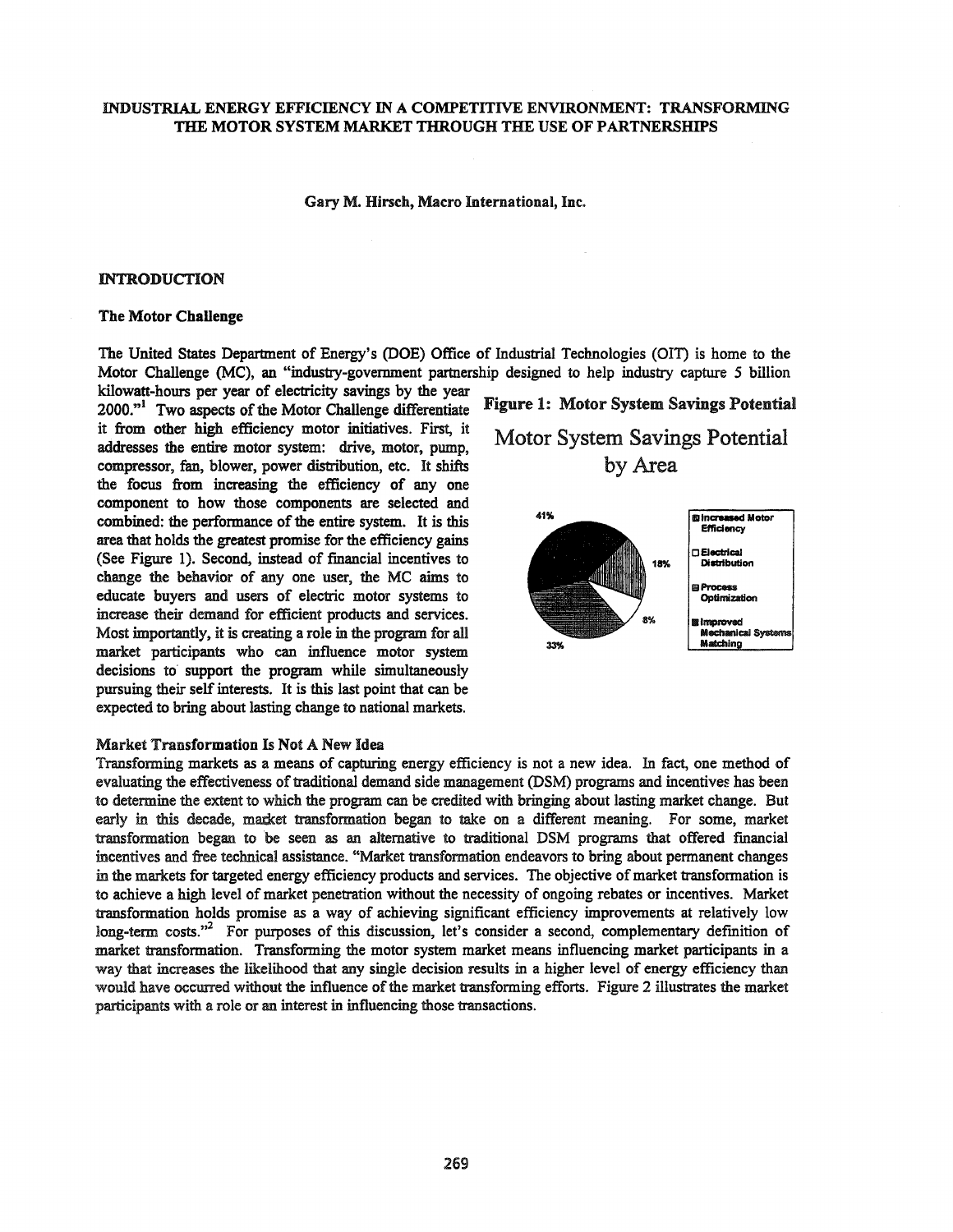# Figure 2: Market Participants **That** Influence Motor System Decisions



It is not this paper's intent to evaluate the relative successes of fmancial and non-financial DSM efforts. Successful examples of each exist. The Northwest's Manufactured Housing Acquisition Program pennanently influenced the energy efficiency of manufactured homes. And much has been accomplished with respect to moving the market toward electronic ballasts and compact fluorescent lamps. But since retail competition threatens to reduce or eliminate traditional utility incentives, it is prudent to examine other promising methods to bring about lasting change. Furthennore, since it is DOE's mission to promote efficiency on a national basis, strategies to do so must cross utility, geographic, and other traditional boundaries.

## The Influence of Competitive Energy Markets

Change to a competitive market for electric utilities is dramatically altering the extent to which utilities value traditional demand side management activities. Although some dispute the timing and extent of change, its certainty is already affecting the availability of utility incentives and the degree to which utility commissions will require, or even pennit those incentives to be rate based. In some states, establishing a system benefits charge means some DSM will still occur, but rebates and other financial incentives are unlikely. Utilities' focus is moving quickly to issues of customer loyalty, retention, and expansion. The extent to which these strategies may include DSM-like activities remains unclear.

Strategic marketing, brand development, and price-based competition are beginning to drive this emerging utility market. In this environment, what's most important to competitors is what is most important to customers-particularly large customers. And among customer segments, the largest consumers and the ones that are most sensitive to price are industrial companies. The industrial sector uses more than 900 billion kilowatt-hours (kWh) of electricity annually spending more than \$30 billion per year, much of which is viewed as a necessary and not particularly manageable process input. Despite the potential to reduce that consumption by up to 20%, negotiating a cheaper utility price is less trouble, seemingly more certain, and much easier for industrial decision-makers to understand than equipment or process changes for what are considered uncertain energy savings.

Demand-side management and energy savings may not be as highly valued by some as they have in the past. However, nothing inherent in the move to a competitive energy market reduces the importance of using energy wisely for all the reasons that traditionally drove DSM activity. For that reason, industrial DSM activity and its advocacy will continue in some form. What will change are the ways that energy service providers, governments, non-government organizations, and others attempt to influence industrial energy consumption.

## Industrial Energy Decision-Making Creates Additional Challenges

Lest we credit the unfolding utility industry for the demise of industrial DSM, we should acknowledge that even during the heyday of DSM programs, industry remained an elusive target. It has been easier to design and market programs to residential and commercial clients. They share common concerns and their facilities have much in common. Industry, on the other hand, is a production-focused business where much of each operation is thought to be unique. Furthermore, industrial decision-making attributes the greatest value to capital improvements that improve processes and increase output.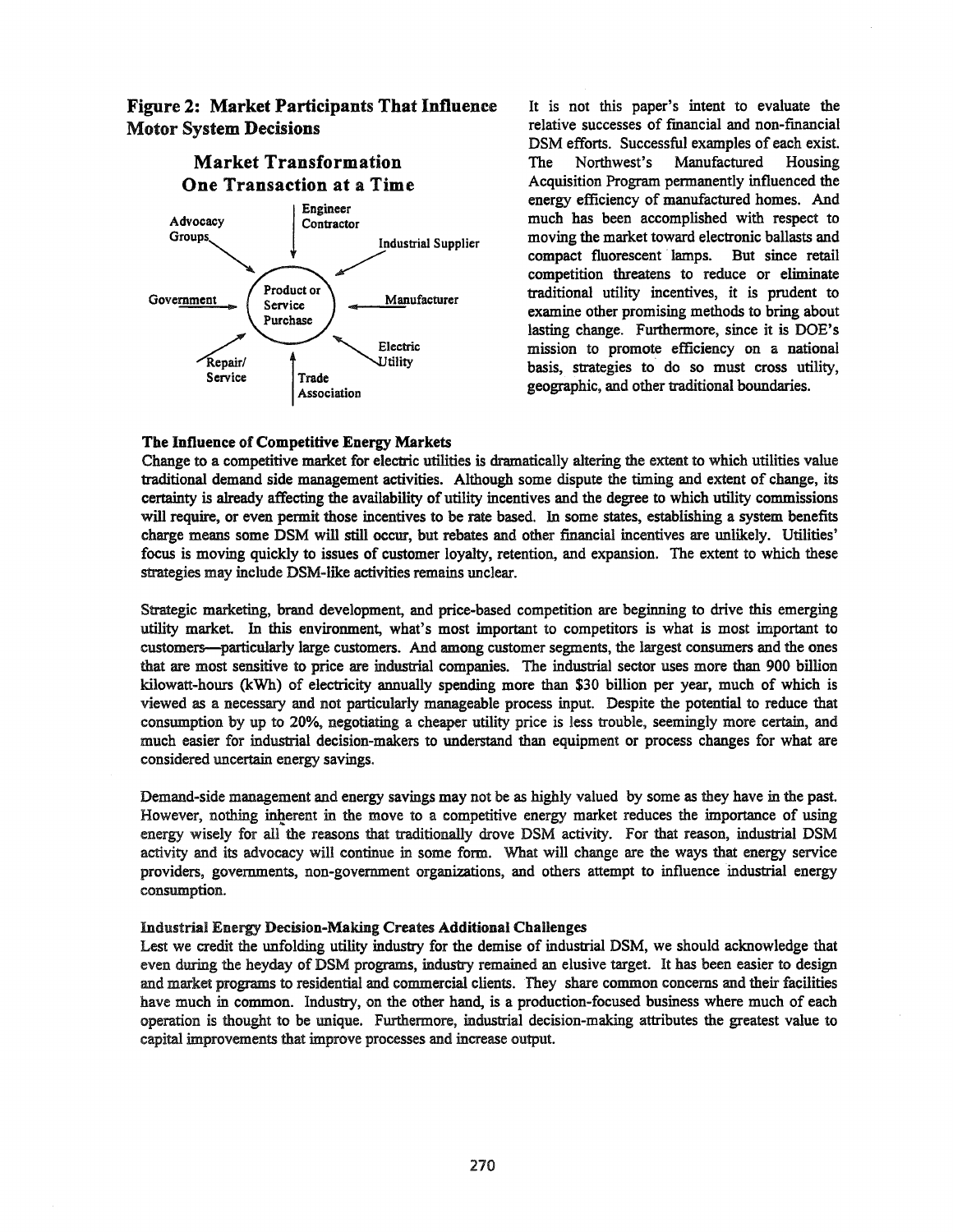"Smooth and effective implementation of energy efficiency improvements can be hindered on the industrial side by a decision-making process that pits energy-saving projects against more obviously profitable ones. Although the added incentives provided by utility DSM programs should help industrial firms to adopt energy-saving measures, some industrial firms have a generally negative view toward DSM and may, in fact, believe DSM programs increase their electricity prices and give assistance to their competitors. In addition, the time required for installation of energy efficiency measures can disrupt production facilities."<sup>3</sup>

Even with these barriers, utility and other incentives have influenced industrial decision-making. At the Energy Center of Wisconsin, where nine participating utilities consolidated motor rebates under the "RPM Program", high efficiency motors comprised almost 55% of motor sales in 1995, a symptom of transformed markets. However, as those rebates have been withdrawn, sales are beginning to slow, down approximately 15% in 1996, even with the pending change to new motor standards.<sup>4</sup>

## TRANSFORMING MARKETS IN THE ABSENCE OF FINANCIAL INCENTIVES

#### Understanding the Motor System Market

Motor Challenge aims to change the way industry selects and combines electric motor system components. A key to changing that behavior in the absence of financial incentives and codes<sup>5</sup> is understanding and exerting influence on market dynamics that favors the desired behavior. Therefore, if MC identifies the individuals and organizations that participate in or influence purchase and design decisions, and develops a strategy that appeals to those organizations' market interests while promoting the choices MC favors, it will garner market support for the desired behaviors. As a national program, MC must also appreciate the diversity of that market. For example, although there are many companies that supply industrial equipment, a few large companies conduct a large portion of the business. Furthermore, those businesses serve markets that span geographic, political, and utility boundaries. MC must create rewards and incentives that appeal to these large companies but also to the many smaller companies that serve local or regional markets and who generally have fewer resources available to devote to marketing and to providing value added services for their customers.

#### Identifying and Attracting Market Players

The market for electric motor system products and services includes those that participate directly such as manufacturers, wholesalers, retailers, and service providers, and others that support or exert influence on the market but may not participate directly in market transactions. This first category includes:

- Industrial end-users (companies that use motor systems as part of their manufacturing process);
- Manufacturers of electric motors, motor system components, and bundled systems;
- Engineers and designers;
- Industrial equipment suppliers;
- Equipment repair and service shops;
- Electrical contractors.

Organizations that influence the motor systems market include all of those plus:

- Trade and professional associations;
- Governments;
- Electric utilities;
- Energy and environmental advocacy groups;
- Advertisers.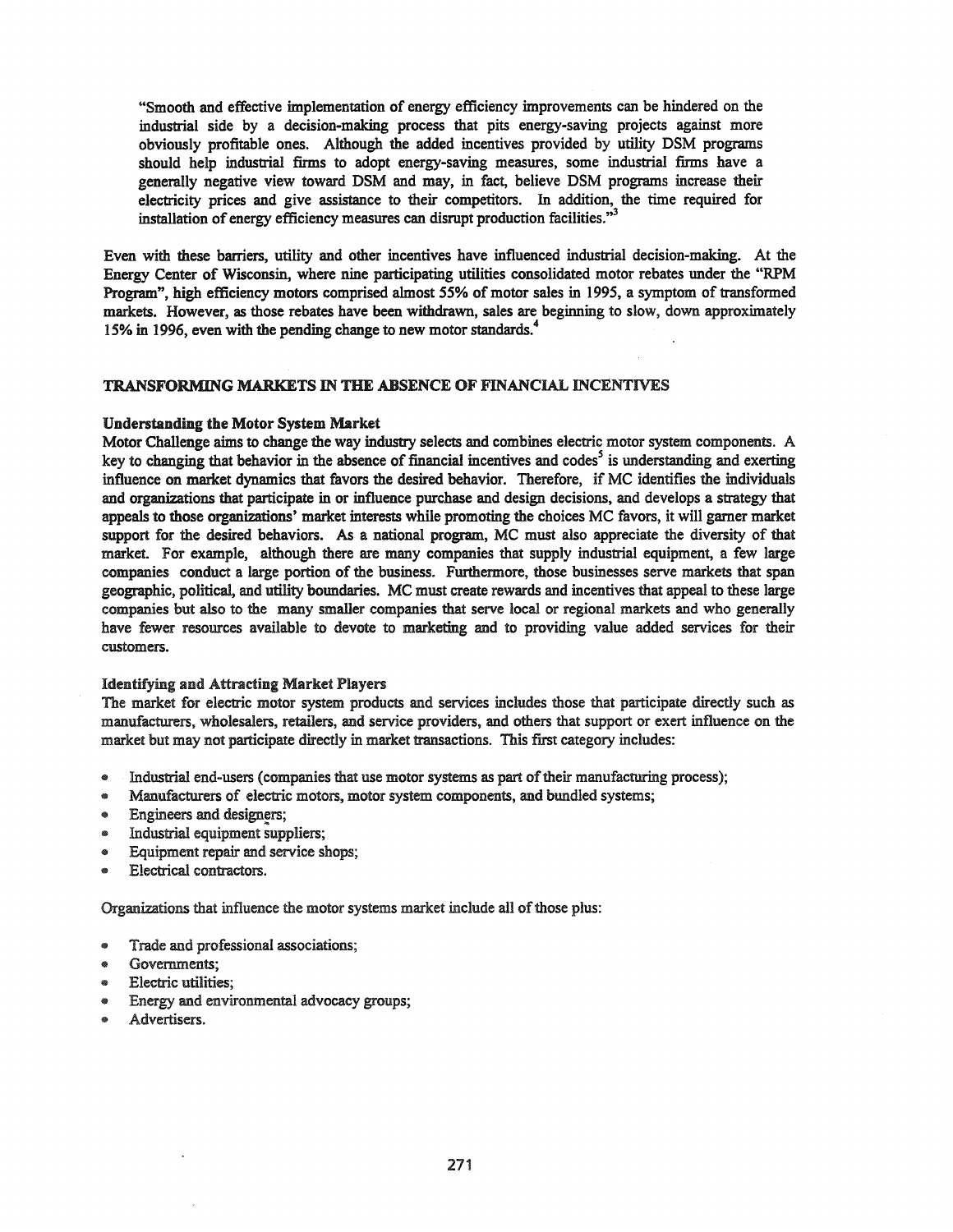Each group has its own interests, and will usually act in a manner that favors those interests. For most, that means acting in a manner that increases profit or market share. For others, such as associations, it could mean increasing members' perception of the organization's value. Table 1 describes the relevant interests of each market participant. Although the author readily admits that many businesses are also influenced by the desire to be perceived as good environmental stewards, that motive is generally less significant and will not be considered here.

| <b>Market Player</b>                         | <b>Market Interest</b>                                                  |  |  |
|----------------------------------------------|-------------------------------------------------------------------------|--|--|
| <b>Industrial End-Users</b>                  | Increased productivity, increased reliability, reduced waste and        |  |  |
|                                              | associated environmental impact, reduced costs, all resulting in        |  |  |
|                                              | greater profitability & share of market.                                |  |  |
| <b>Equipment Manufacturers</b>               | Increased sales, premium pricing, competitive advantage, meeting or     |  |  |
|                                              | anticipating evolving standards, lower cost for skid components,        |  |  |
|                                              | implied endorsement of association with government program.             |  |  |
| <b>Industrial Suppliers</b>                  | Increased sales, lower costs, inventory control, competitive advantage, |  |  |
|                                              | and customer loyalty, better awareness of customer needs, implied       |  |  |
|                                              | endorsement of association with government program.                     |  |  |
| Engineers, Designers, &                      | Competitive advantage (exposure to latest technological advances),      |  |  |
| Contractors                                  | minimizing risk (designing problem-free systems), increased market      |  |  |
|                                              | exposure, implied endorsement of association with government            |  |  |
|                                              | program.                                                                |  |  |
| Motor Repair & Service Shops                 | Maintaining market position, improving perception of rewind/repair      |  |  |
|                                              | process in face of new efficiency standards, implied endorsement of     |  |  |
|                                              | association with government program.                                    |  |  |
| <b>Electric Utilities</b>                    | Customer loyalty and retention, sales, new products and services,       |  |  |
|                                              | avoiding construction of new plants, implied endorsement of             |  |  |
|                                              | association with government program.                                    |  |  |
| <b>Trade &amp; Professional Associations</b> | Advancing member interests, enhancing perception of members and         |  |  |
|                                              | member products/services, collective initiatives, increased credibility |  |  |
|                                              | and standing, implied endorsement of association with government        |  |  |
|                                              | program.                                                                |  |  |
| <b>Energy Efficiency Advocacy</b>            | Maintaining priority for energy efficiency and environmental benefits,  |  |  |
| Groups (Non governmental).                   | maintain relevance for members, maintain or enhance political           |  |  |
|                                              | position.                                                               |  |  |
| Department of Energy                         | Increased efficiency, reduced carbon emissions, being perceived as      |  |  |
|                                              | operating effective programs and making good use of taxpayer funds.     |  |  |
| <b>Energy Service Companies</b>              | Implied endorsement of associating with a government program,           |  |  |
|                                              | exposure to latest technology and industry trends, exposure to          |  |  |
|                                              | potential customers, maintaining competitive advantage.                 |  |  |
| <b>State and Local Governments</b>           | Reducing operating costs, promoting economic development, job           |  |  |
|                                              | retention in the industrial sector, maintaining relevance and           |  |  |
|                                              | importance <sup>o</sup>                                                 |  |  |

Table 1: Interests of Motor System Market Players

## Communicating Desired Behavioral Changes

Identifying motor system market players and understanding their interests are not sufficient. MC must clearly convey what it would like each of them to do differently and why it is in their interest to do so. For each group, the behaviors that would be consistent with MC goals are listed in Table 2.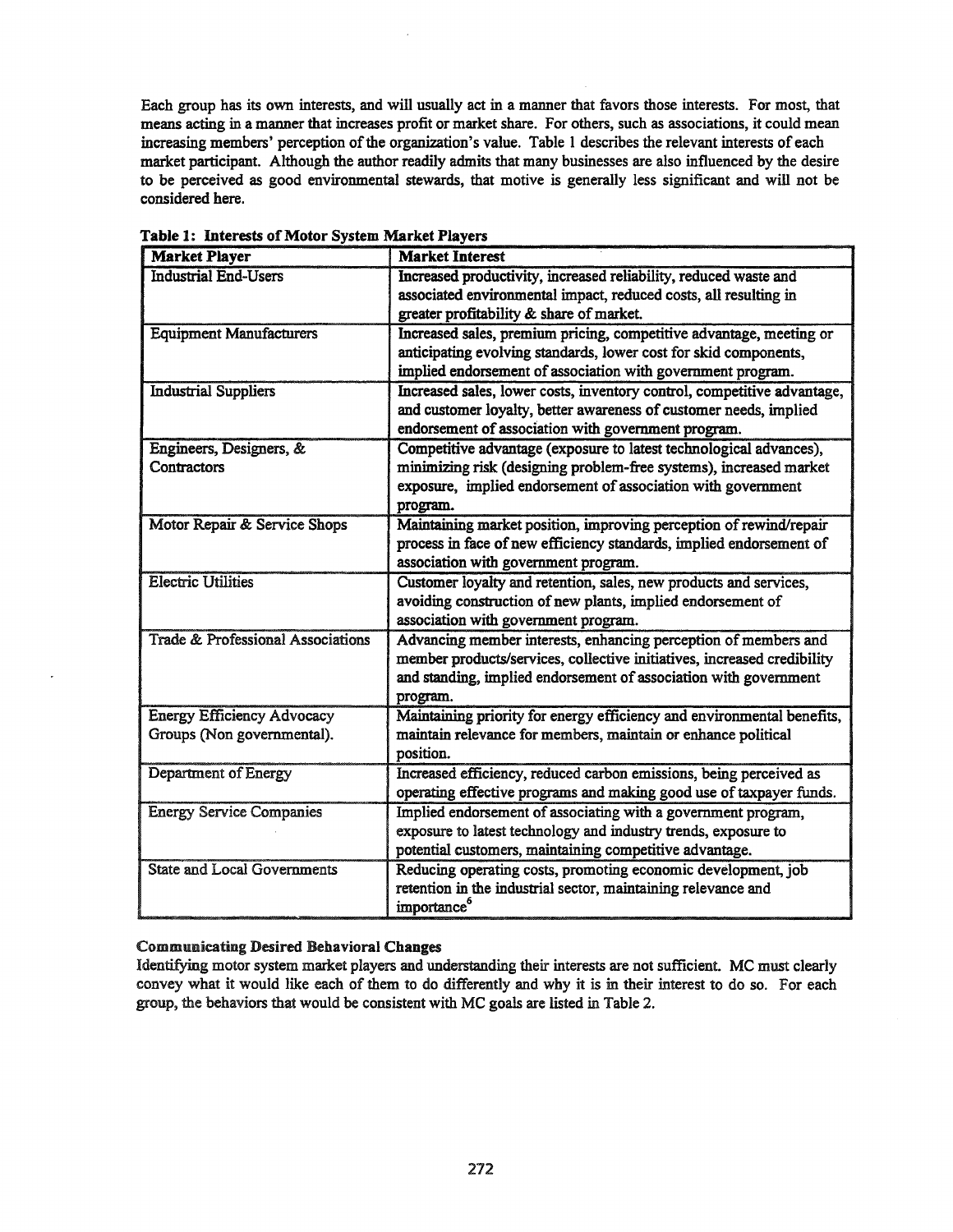| <b>Market Player</b>                         | <b>Desired Behavior</b>                                                                                                                                                                                                |  |  |
|----------------------------------------------|------------------------------------------------------------------------------------------------------------------------------------------------------------------------------------------------------------------------|--|--|
| <b>Industrial End-Users</b>                  | Specify, purchase, & install efficient components<br>based on evaluation of entire motor system                                                                                                                        |  |  |
|                                              | performance. Develop purchase, operational, and                                                                                                                                                                        |  |  |
|                                              | maintenance policies and procedures that support                                                                                                                                                                       |  |  |
|                                              | motor systems efficiency.                                                                                                                                                                                              |  |  |
| <b>Equipment Manufacturers</b>               | Manufacture and promote the benefits of high<br>efficiency components and systems analysis to<br>wholesalers, retailers, and direct purchasers.                                                                        |  |  |
| <b>Industrial Suppliers</b>                  | Maintain inventory and promote the purchase of<br>efficient equipment and the design of efficient<br>systems. Provide educational products, services, and<br>tools to customers to promote those choices.              |  |  |
| Engineers, Designers, & Contractors          | Increase knowledge regarding analysis, design, and<br>specification<br>systems level.<br>at<br>Increase<br>understanding of and ability to promote benefits to<br>customers.                                           |  |  |
| Motor Repair & Service Shops                 | Adopt repair and rewind practices to preserve or<br>enhance motor efficiency.                                                                                                                                          |  |  |
| <b>Electric Utilities</b>                    | systems efficiency through<br>Promote<br>motor<br>education, distribution of publications and tools, and<br>other value-added products and services.                                                                   |  |  |
| <b>Trade &amp; Professional Associations</b> | Joint development (with MC) of decision tools,<br>publications, and other products and services to<br>promote motor system efficiency. Increase the<br>visibility and importance of these initiatives with<br>members. |  |  |
| <b>Energy Efficiency Advocacy Groups</b>     | Advocate for the adoption of systems approach to                                                                                                                                                                       |  |  |

Table 2: Desired Changes in Behavior

## THE NATURE OF PARTNERSHIPS

## What's In It For Me?

Those who worked in DSM have probably witnessed the overuse of the terms "partner" and "partnership." These terms frequently appeared in program names and descriptions in a way that implied a mutual relationship that in fact may not have existed. For public sector programs, "partnership" often meant the difference between securing funding and not. It was meant to imply that government was working with business or other clients in a manner and a role that would be considered appropriate by legislators and other stakeholders. It also implied that government's role had fundamentally shifted from its role in earlier programs. For example, within the Department of Energy, the many initiatives once grouped under the Climate Change Action Plan migrated to an umbrella with a different name: Energy Partnerships for a Strong Economy.

appropriate.

motor efficiency. Influence market players as

Certainly many of these partnerships led to real accomplishments. However what often was missing was agreement by all partners that each party would derive important benefits substantial enough to continue the partnership without substantial, ongoing government investment.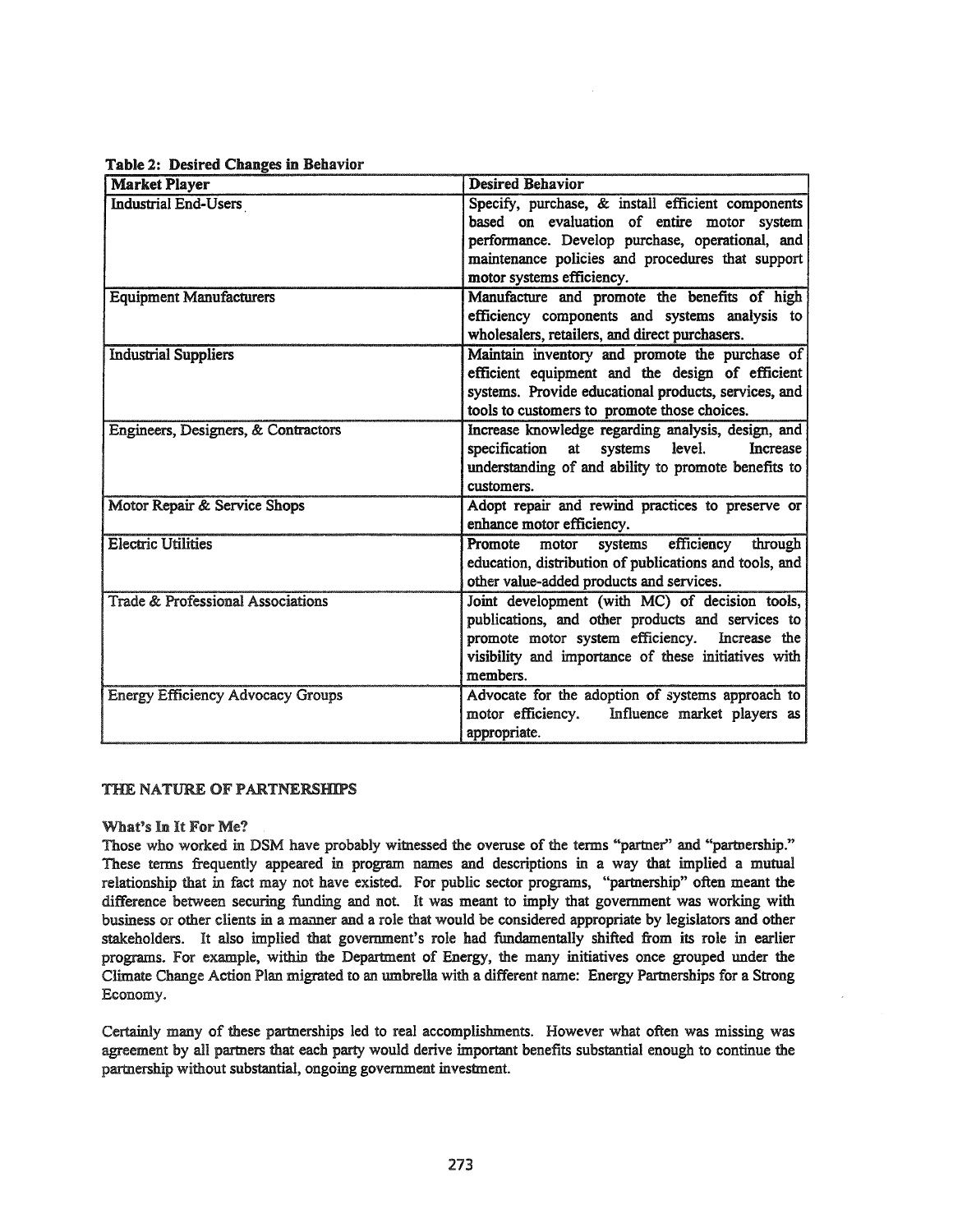## MOTOR CHALLENGE PARTNERSHIPS

## What Motor Challenge Brings to the Table

In 1995, Motor Challenge staged the Roundtable on Market Transformation Strategies for Industrial Electric Motor Systems to "bring together a broad range of industry representatives and other stakeholders from across the U.S. and Canada to begin fashioning a framework to encourage industry cooperation, and accelerate and support transformation of motor system markets. $n^7$  More than 45 professionals attended representing manufacturers, utilities, industrial distributors, consultants, and trade associations.

In 1996, the MC conducted qualitative research to confirm a marketing strategy to increase awareness of the program and its services. In each case, results clearly pointed to the need for unbiased, reliable information regarding opportunities for motor system efficiency improvements, and decision tools to help individuals identify and quantify those opportunities. Furthermore, participants agreed that the credibility and objectivity that MC and DOE would lend to the information could be one of the most important contributions it could make. In response to those needs, MC has developed and distributes an extensive amount of information in the form of:

- Fact sheets on a variety of motor system topics;
- Equipment selection handbooks;
- National directory of motor system resources and related organizations;
- Motor selection software, listing more than 10,000 motors;
- Access to and information about education and training opportunities;
- Turnkey training modules;
- Detailed case studies of successful, independently validated motor system efficiency projects;
- Bimonthly newsletter;
- A toll free information clearinghouse;
- Specialists to respond to technical questions;
- An INTERNET site, and more.
- 

All of this information is well respected and valued by users. In addition, the many DOE staff and others involved in implementing the MC are considered national experts in this field.

## A Range of Partnerships to Satisfy Most Interests

MC has created a family of Partnerships intended to accommodate the variety of motor system market interests. Different partners receive access to different packages of products and services, depending on their interests. In some cases, the differences relate only to the quantity of materials that are available, but in others, the level and type of service differs significantly. What MC derives from these partnerships is the opportunity to highly leverage a program that has lofty goals but only modest funding, and in a manner that creates lasting change. Therefore, the products, services, and delivery channels provided for each type of partner are somewhat proportional to the degree to which each partner extends the program's reach or intensity, and the extent to which that partner can permanently influence the market.

#### Motor Challenge Partners

Enrolling as a MC Partner has been the traditional entry point into the program and the prerequisite for obtaining program benefits. Companies complete an application and sign an agreement indicating support for increasing the efficiency of industrial electric motor systems. Of the current roster of almost 2,000 companies that have enrolled as Partners, roughly 20% are industrial end-users who agree to: "Incorporate energy efficiency as a necessary consideration in the design, purchase, and operation of electric motor systems, [and to] Educate their employees about the benefits of energy-efficient motor systems by encouraging participation in the Motor Challenge."<sup>8</sup> The remaining companies, non-end-users, are noted below. Although the end-user commitment is largely philosophical, the agreement is signed by a company executive, presumably elevating the visibility and importance of motor system management. The application process also provides a good deal of information about the companies that are enrolling.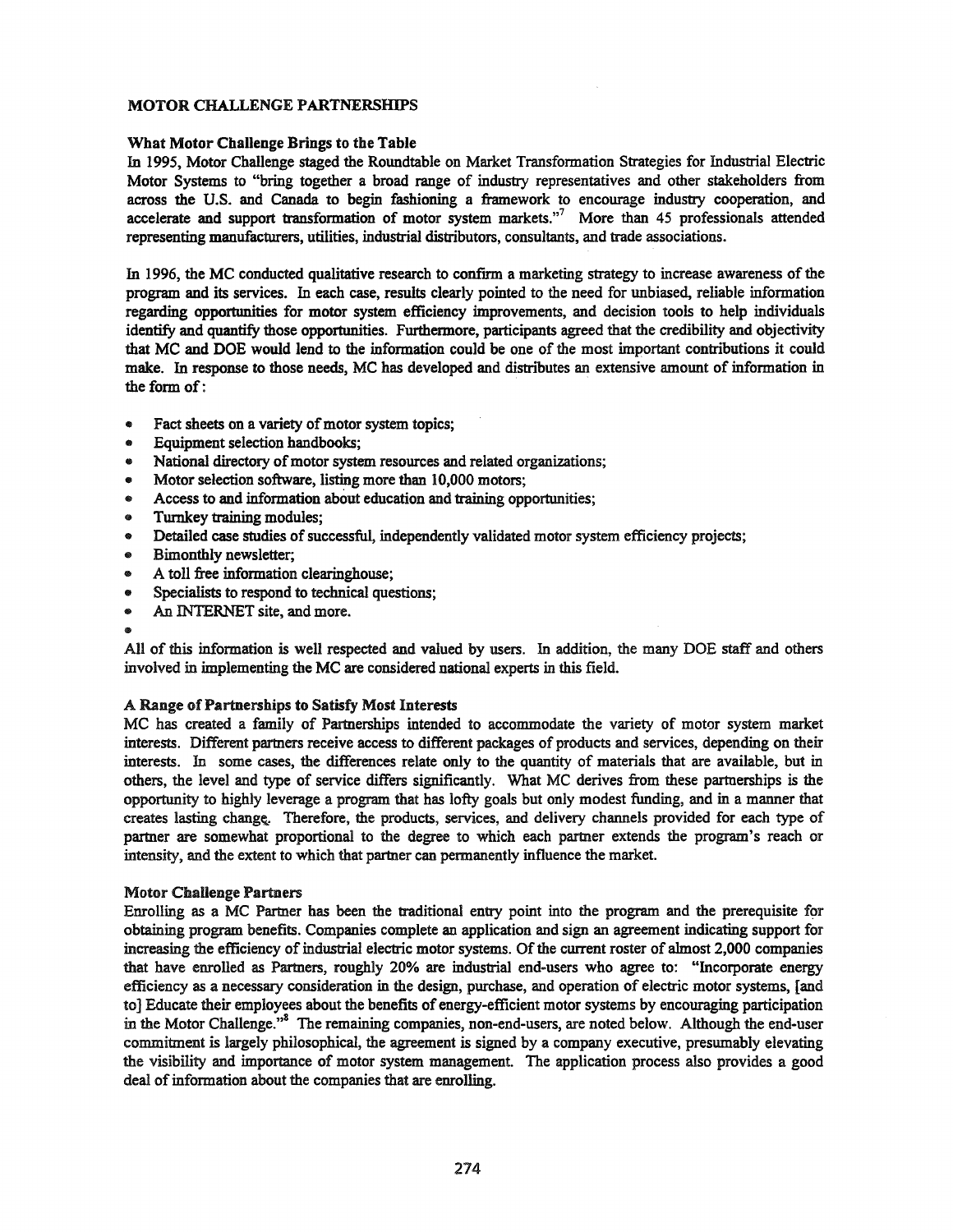"What's in it" for an enrolling Partner depends on the nature its business. End-users are looking for credible information to help cut costs, improve reliability or increase productivity. Although they value the wealth of information they receive from vendors, they view MC as an unbiased alternative.<sup>9</sup> Non end-user companies such as engineers, energy service companies, distributors, utilities and others want access to information to stay up to date on the latest developments and to look for opportunities to increase sales. Some merely want a pipeline to information from the DOE that could affect their business.

## THE MOTOR CHALLENGE ALLIED PARTNERSHIP

#### Who Is Eligible?

This level of partnership was created by MC to acknowledge the benefits of working with the existing market place of companies and organizations that routinely provide products and services to industry. This group includes equipment distributors, repair and service businesses, electric utilities, energy service companies, electrical contractors, consulting engineers, and the like. Because these companies are in frequent contact with industrial end users, they are naturally positioned, in the course of their day-to-day business, to educate them about opportunities to improve the efficiency of their electric motor systems. They are also well positioned to know of companies that are leaders in motor system efficiency, and have the opportunity to nominate those customers to serve as Showcase Demonstration<sup>10</sup> sites.

Most importantly, when a motor system or a system component is designed, specified, purchased, repaired, replaced or installed, a representative from at least one of these groups and maybe more is usually in a position to influence the design or purchase decision. Recognizing that intervention at precisely the right moment is an essential part of influencing these transactions, Allied Partners are extremely important. If MC can help them by supplying relevant information and tools, Allies offer exceptional potential for extending the reach of the MC directly into the sales or service transaction.

The Allied Partnership is working because each side obtains real value from the relationship. MC provides Account Managers to work with each Ally. The Account Manager helps complete an Action Plan and coordinates the delivery of MC products and tools, including customized versions of MotorMaster software.<sup>11</sup> This customized software prominently features the Allied Partner company name and logo<sup>12</sup> and, each time the software is used, serves as a constant reminder of the Ally's value for his or her customer. Account Managers work with Allies to implement their plans, in some cases serving as trainers and speakers at Ally events.

#### Program Offerings For Allied Partners

Allied Partners receive what some have referred to as a "motor system efficiency program in a box." They distribute MC information and tools to provide added value to customers, without bearing the cost of designing or producing those products. Some are using MC products to provide education and training for their customers. Others use tools like MotorMaster to help customers develop motor inventories and replacement strategies. These applications have several things in common. They serve as an aid to bring vendors and customer together in a manner that supports the market interests of the Ally and promotes the interests of the MC. Along with cooperative advertising, they may help some companies differentiate themselves in a crowded market. And they offer an opportunity for companies to position themselves as good corporate citizens. For product and service vendors, added value could mean additional sales or winning new customers. For electric utilities, it could mean increased customer loyalty at a crucial time. MC makes it possible for each Ally to develop a strategy and implementation plan to make MC work in his or her business setting.

Table 3 compares the nature and level of services available for Excellence Partners and industrial end-users (non-Excellence Partners).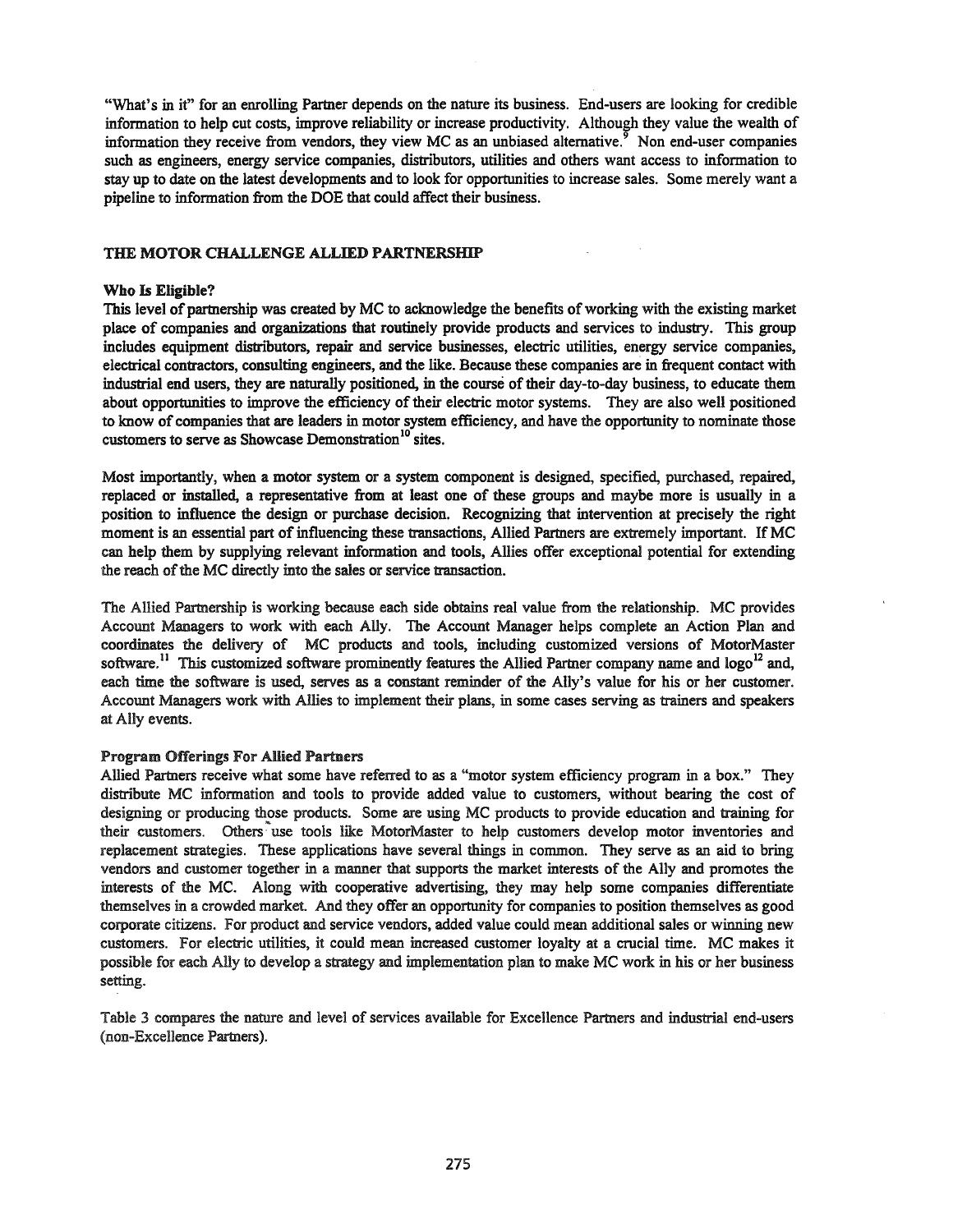| <b>For MC Partners</b><br>Product/Service        |                                      | <b>For Allied Partners</b>                                                 |  |  |
|--------------------------------------------------|--------------------------------------|----------------------------------------------------------------------------|--|--|
| Software Customization                           | Not Available                        | <b>Available For Fee</b>                                                   |  |  |
| Demonstration<br><b>Showcase</b><br><b>Sites</b> | No Longer an Option                  | Can Nominate Companies to Serve As Excellence<br>Partners & Showcase Sites |  |  |
| <b>Account Manager</b>                           | Not Available                        | Available to All Allied Partners                                           |  |  |
| Software (MotorMaster Plus)                      | One Free Copy Per<br>Registered User | Quantities Available For Distribution At No Cost                           |  |  |
| <b>Publications</b>                              | Up to 5 Copies at No<br>Cost         | Available At No Cost For Distribution                                      |  |  |
| <b>Training Sponsorship</b>                      | Not Available                        | As Available, Coordinated Via Account Manager                              |  |  |
| <b>Newsletters</b><br><b>Free Subscription</b>   |                                      | Quantities Sent for Distribution                                           |  |  |
| <b>Allied Partner Logo</b>                       | Not Available                        | Available For Use'                                                         |  |  |
| Not Available<br>Links from MC Home Page         |                                      | Available At No Cost                                                       |  |  |
| <b>Cooperative Advertising</b><br>Not Available  |                                      | Available On Approval                                                      |  |  |

Table 3: Allied Partnersbip Products and Services

## Benefits For Motor Challenge

Empirically, the Allied Partnership is working because in just over 8 months, with only modest marketing efforts, more than 120 companies have enrolled and are distributing MC information to their customers. During that time, Allies have ordered more than 6,000 copies of MotorMaster Software for distribution, many times more than the number distributed to individual companies by the MC. In this time, MC staff and Account Managers have helped Allies stage more than 25 events reaching more than 750 of their customers. Allies provide enormous leveraging, and help MC maintain its commitment to use the existing market place to deliver information to the end users. It is likely that these ranks will continue to grow as more companies become aware of the opportunity to use MC partnership to further their own interests.

## THE MOTOR CHALLENGE INDUSTRY PARTNERSHIP

MC collaboration with OEM trade associations is a way to further explore motor system issues instead of focusing attention exclusively on motors and drives. Trade and professional associations occupy a unique position and represent a variety of interests in the motor systems market. Almost all are tasked with promoting a product, service, or group of products and services in a manner that does not offer a specific advantage to anyone provider. This challenge, although not new, is a recent development for some associations that represent electric utility interests who must develop strategies to benefit all members in an emerging competitive market. Some associations author industry standards for design, manufacture, or installation. Others may wish to be viewed as a source for objective information, offering education and training for their members or the users of products their members offer. Still others serve as primary research and development centers for their industry.

## Benefits for Industry Partners

The benefits derived by each association varies according to their industry-specific interests, but can be generally grouped into a number of key areas, some tangible and others political.

- $\bullet$  Joint development of information products and decision tools;
- Joint development of education and training materials and programs;
- $\bullet$  Joint authorship and placement of trade press articles;
- Development of industry-specific Showcase Demonstrations;
- Joint development of industry best practices guides;

 $<sup>1</sup>$  In accordance with written policy.</sup>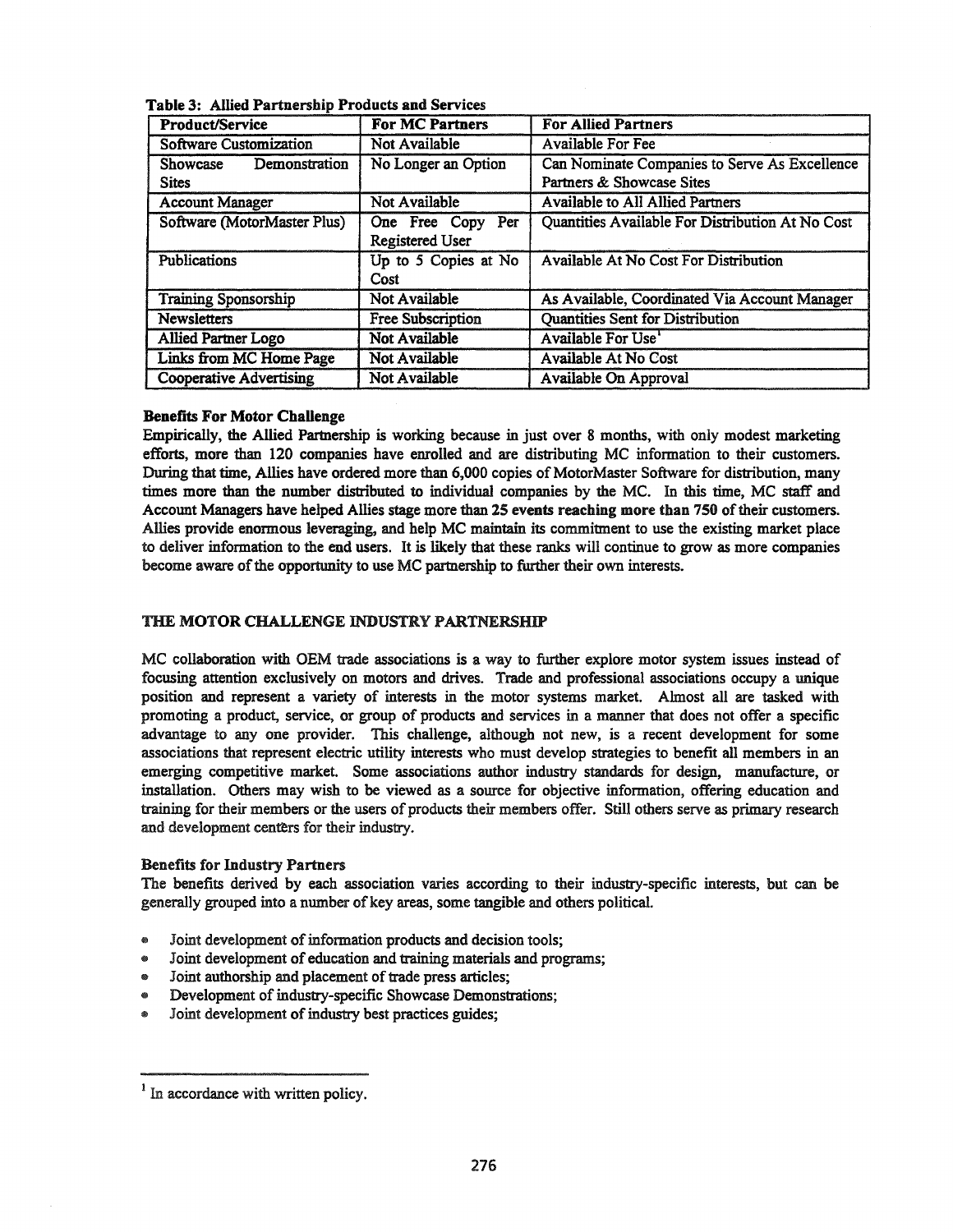- Increased credibility with membership;
- 4& Extension of association resources in general;
- Opportunities for heightened visibility and associated membership growth.

MC has initiated partnerships with a number of associations that represent a variety of interests, with an initial focus on those representing Original Equipment Manufacturers. At this time, the following initiatives are under way.

The Compressed Air and Gas Institute (CAGI) is sponsoring a Motor Challenge ad hoc subcommittee to jointly develop new materials and tools to encourage energy-efficient practices for air compressor systems. Joint projects include a test code fact sheet, draft distribution guidelines, a video on compressed air system performance, and a program design for plant compressed air auditor training. [ADD DESCRIPTION OF COPMRESSED AIR INITIATIVE HERE]

The Hydraulic Institute (HI) and MC co-authored an article on energy efficient pumping systems that appeared as the cover story in the August issue of *Chemical Processing* magazine. The article summarizes current best practices for pump and motor selection, and includes advice about how to adopt a systems approach to evaluating pumping system for efficiency improvements. MC sponsored HI's development of a training video and associated classroom materials on efficient pumping systems, and will be cosponsoring training. HI, MC, and the Electrical Apparatus Service Association, another MC industry partner, cosponsored a series of one-day workshops on optimizing pumping systems for water and waste water applications. .

The Air Movement and Control Association (AMCA) is collaborating with MC and the Consortium for Energy Efficiency (CEE) to prepare an article on efficient fan system design and installation practices for publication in a major trade publication. AMCA has created a committee to explore a certified efficiency ratings program for fans and blowers.

The Electrical Apparatus Service Association (EASA), which represents companies that sell or service motors, controls, drives and similar equipment, is collaborating with MC to prepare a Motor Repair Guidebook that will provide information about motor repair and guidance on more effective use of motor repair/rewind services.

The National Electrical Manufacturers Association (NEMA) is distributing information to manufacturers of motor-driven equipment on the pending motor efficiency standards required by the Energy Policy Act of 1992 and scheduled to take effect in October, 1997.

MC will also collaborate with trade associations representing the country's largest industries, consistent with the DOE's "Industries ofthe Future" initiative to help the most energy- and waste-intensive industries become more competitive and efficient as we move into the next century. Currently, MC is working with the Technical Association of the Pulp and Paper Industry (TAPPI) who represents the forest products industry, one of the largest users of motor systems in the industrial sector. MC will tailor its resources for this industry through joint development of information products, training sessions, and industry-specific showcase demonstrations.

MC is sponsoring an assessment of motor system programs currently operated by electric utilities throughout the country in an attempt to identify the directions utilities are taking with those programs. MC intends that this effort will help determine "best practice" model programs that could be easily replicated by utilities.

#### Motor Challenge Benefits

This partnership too holds benefits for both sides. The MC gains:

- Additional sources of expert advice;
- Increased credibility for jointly developed tools, education, and training;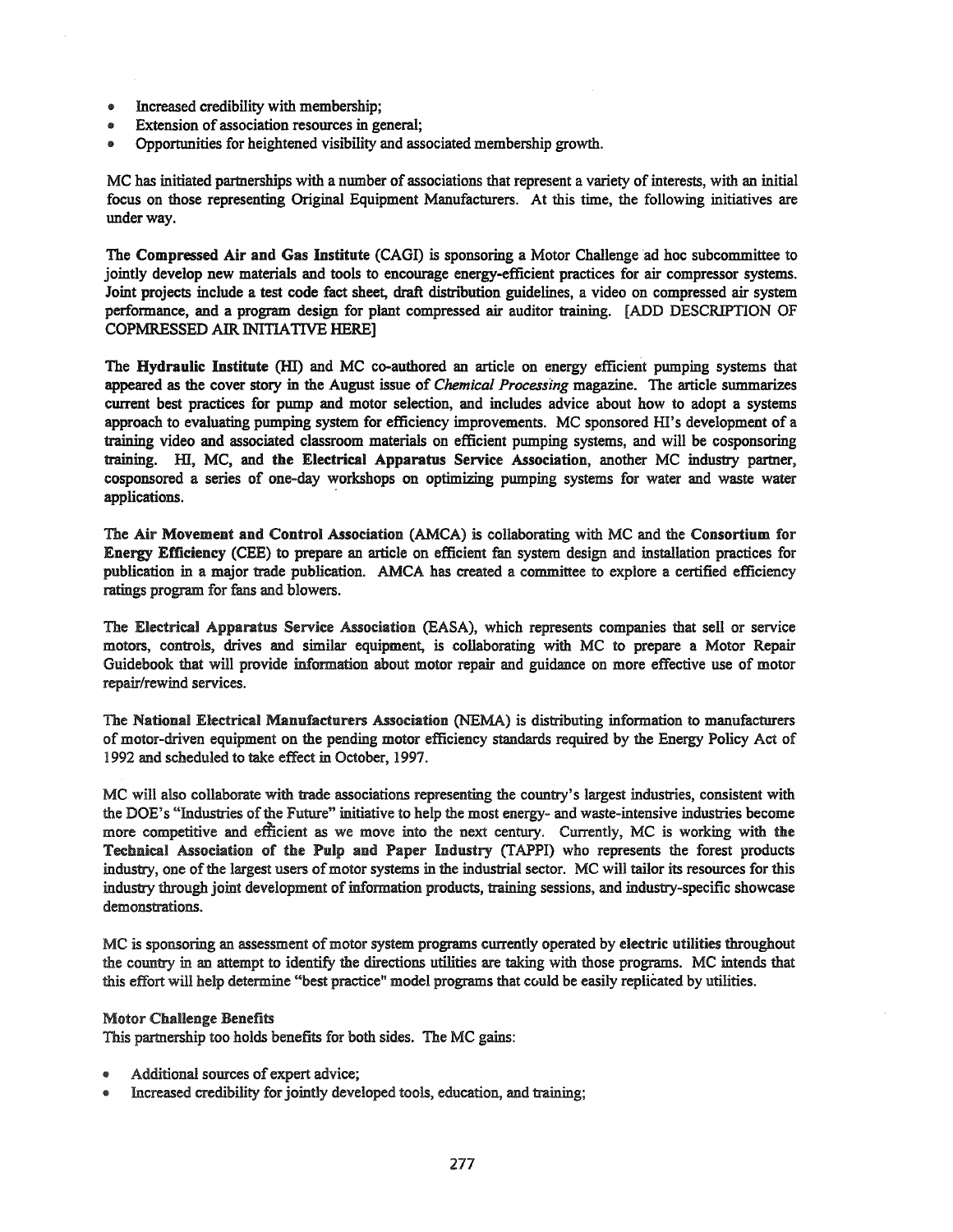- Introduction through associations to large numbers of member companies (leverage);
- Greater consensus for industry best practices;
- Greater understanding of industry-specific needs:
- Opportunities to explore equipment rating and certification;
- Entry into new areas of existing markets.

## THE MOTOR CHALLENGE EXCELLENCE PARTNERSHIP

The MC Excellence Partnership targets industrial end-users wining to commit to continual improvement of motor systems management practices and to capturing related efficiency gains. Like other quality initiatives, it is this commitment toward continual improvement rather than attaining a predefined level that defmes this initiative. That definition also provides the flexibility that should make the Excellence Partnership accessible to a broad range of companies with varying levels ofresources to commit to the Partnership.

Even so, this partnership has been more difficult than others for MC to crystallize. That may be due to a lack of clarity regarding "what's in it for them" (i.e., the Excellence Partner) as a direct benefit of participating in this partnership, that's not already in it for them as a Motor Challenge Partner, or simply as a company working independently to control motor systems costs.

Referring to Table 1, industrial end-users are interested in motor system efficiency as a way to increase profits by increasing productivity, throughput, and reliability, and by decreasing costs for energy, maintenance, and unplanned downtime. One would expect these benefits to be sufficiently motivating, yet we know that industry has been slow to act. So, although MC already provides a valuable collection of information and tools to help industrial companies pursue these efficiencies, they acknowledge that more is needed to move companies to this next level. MC has already refined a number of products and services for Excellence Partners and is conducting research and finalizing plans in other areas that combined, are expected to create enough of a pull to attract potential Excellence Partners.

#### Refined Products and Services For Excellence Partners

It is unlikely that MC would have sufficient resources to create an entirely new menu of products and services for Excellence Partners. It is also unnecessary, since existing products and services have received excellent reviews. Instead, where possible, MC is refining program products and services, or the way in which products and services are provided for Excellence Partners to create additional value and incentive for companies interested in participating. Table 4 compares the services and level of services available for Excellence Partners and industrial end-users (non-Excellence Partners).

| <b>Product/Service</b>                  | For MC Partners <sup>*</sup>        | For Excellence Partners'           |  |
|-----------------------------------------|-------------------------------------|------------------------------------|--|
| Software Customization                  | Not Available                       | Available For Reduced or No Fee*   |  |
| <b>Showcase Demonstration Sites</b>     | No Longer an Option                 | For Excellence Partners Only       |  |
| <b>Account Manager</b>                  | Not Available                       | Available at No Cost to Excellence |  |
|                                         |                                     | Partner                            |  |
| <b>Publications</b>                     | Up to 5 Copies at No Cost           | Unlimited, As Appropriate*         |  |
| <b>Training Sponsorship</b>             | Not Available                       | As Available, Via Account Manager  |  |
| <b>Conference/Training Registration</b> | Space Available Basis               | Priority Registration*             |  |
| <b>Answers to Technical Questions</b>   | <b>Available from Clearinghouse</b> | From Account Manger & On Priority  |  |
|                                         |                                     | Basis from Clearinghouse*          |  |

|  |  | Table 4: Excellence Partnership Products and Services |
|--|--|-------------------------------------------------------|
|  |  |                                                       |

<sup>&</sup>lt;sup>2</sup> Not including Allied Partners, who have a separate menu of available program offerings tailored to their needs.

 $3$  Note that those items marked with an asterisk are currently planned decisions but are not yet final.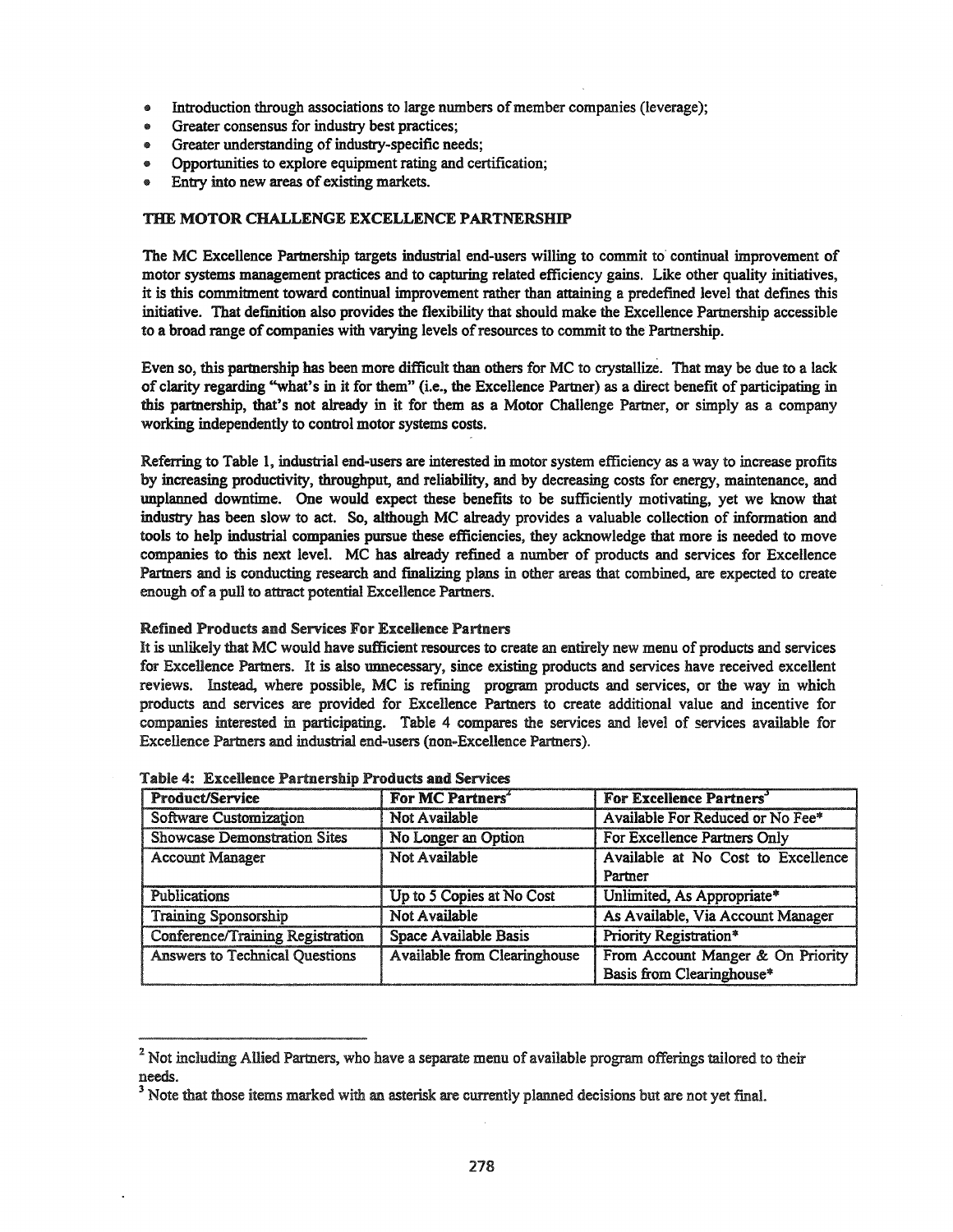## Enbanced Delivery Cbannels

MC bas assigned an experienced Account Manager solely to serve potential and enrolled Excellence Partners. This Account Manager will act as a consultant to help Excellence Partners design and execute their improvement plans, and as a coordinator to enhance the delivery of targeted program resources. The Account Manager will also help companies with multiple sites design and disseminate messages to help them market the benefits of motor system management to other sites and through various levels of their organization.

## Recognition

MC has been discussing recognition efforts for some time, particularly with respect to the Excellence Partnership. MC has considered award programs, media tools, identifying logos, etc. Recognizing that potential and enrolled Excellence Partners probably have strong preferences in this area, MC will assemble discussion groups to determine which types of recognition that would be appropriate for government to provide (or, perhaps to coordinate or convene) would create the greatest reward or incentive for this partnership.

## Coordination Witb Allied Partner Resources

The Excellence Partnership Account Manager will also work to link Excellence Partners with local<sup>13</sup> Allied Partners to provide additional resources in the form of training, decision tools, development of purchase policies, energy accounting, etc.

## Benefits for Motor Challenge

The benefits of the Excellence Partnership can be examined one company at a time, and, on a macro basis.

While MC works with each Excellence Partner to design a program that works specifically for them, each company commits to completing certain basic requirements.

- .. Each company, working with their Account Manager if desired, must develop a plan to improve motor system efficiency. MC gets greater assurance of action in exchange for its commitment ofresources.
- .. The Excellence Partner and MC then work together to accomplish the steps included in that plan. Each has a defined role. The Excellence Partner manages execution of its plan and the Account Manager coordinates MC resources, such as consulting assistance, tools, training resources, and marketing assistance. This collaboration further increases the likelihood that management plans will result in action.
- .. MC is able to obtain information about the success of individual projects and to quantify the benefits of program tools in general and the use of those tools by Excellence Partners in particular. Since Excellence Partners are more likely to serve as Showcase Demonstration sites or subjects of newsletter articles, collecting and sharing that information provides additional opportunities for recognition and so serves the interests of the Excellence Partner as well.

## **CONCLUSIONS**

'The MC is making good use of partnering opportunities available in the electric motor systems market to move that market in the direction of increasing efficiency, increasing productivity, and reducing related emissions. They are able to do so because they have paid close attention to critical variables.

- @ They have identified the many organizations that participate in the motor system market, and who are able to influence relevant transactions and decisions.
- @ They understand how the participants and similar, and how they are different.
- They understand the interests that guide each organization.
- They have a clear sense of how they would like each organization to influence the market.
- @ They have designed a role into the MC for each organization, and a role in which each can behave in its own interests while promoting behaviors and decisions consistent with MC goals.